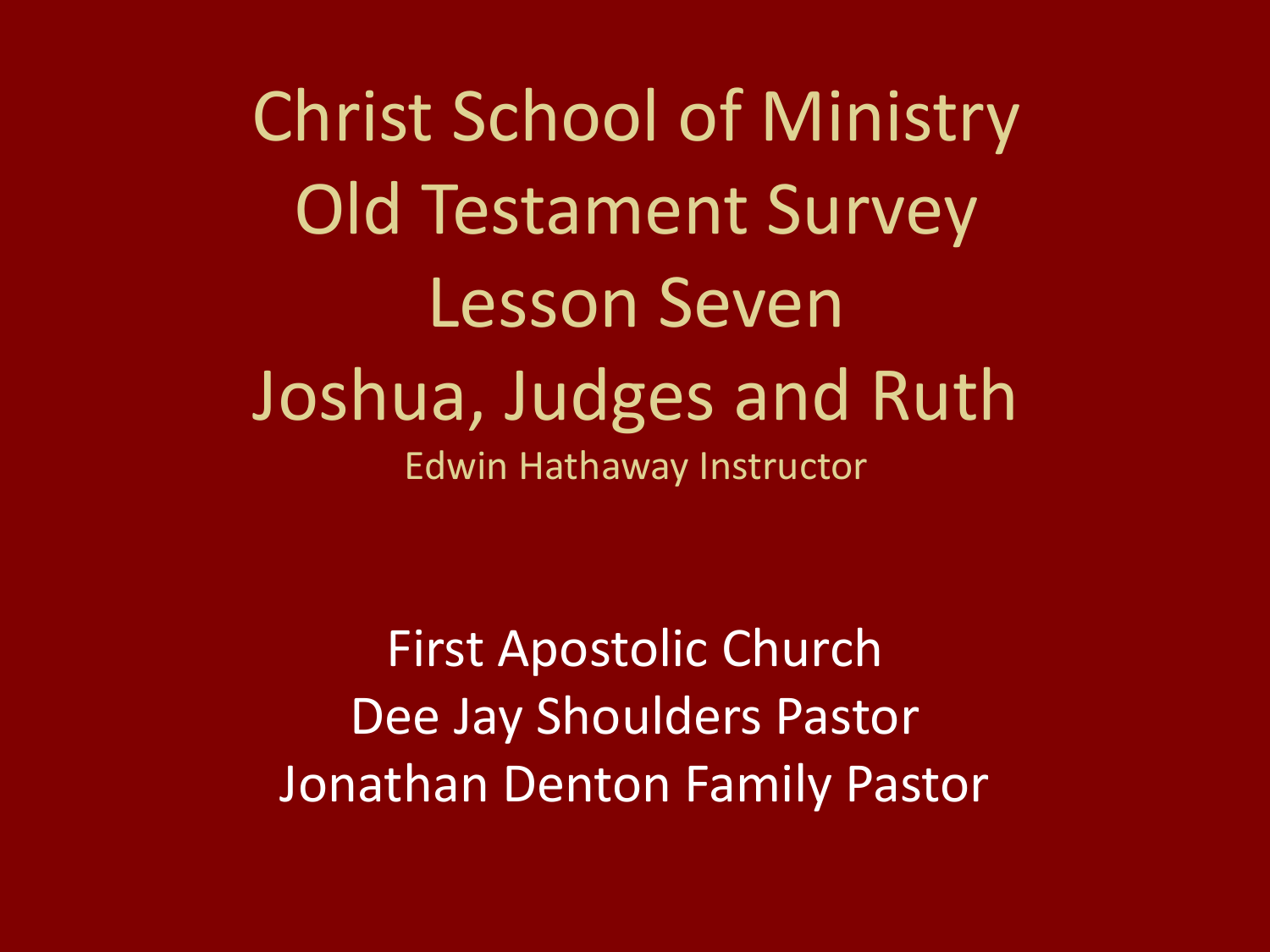Joshua Main Character Shares the name with the Messiah: Yeshua (Hebrew-The Lord Saves) Hebrew to English <sup>=</sup> Joshua Hebrew to Greek to English <sup>=</sup> Jesus Joshua was Moses Lieutenant, Successor and Disciple. There is nothing negative reported in the scriptures about Joshua the entire 110 years of his life. **Theocracy** Joshua Emerging From the Shadows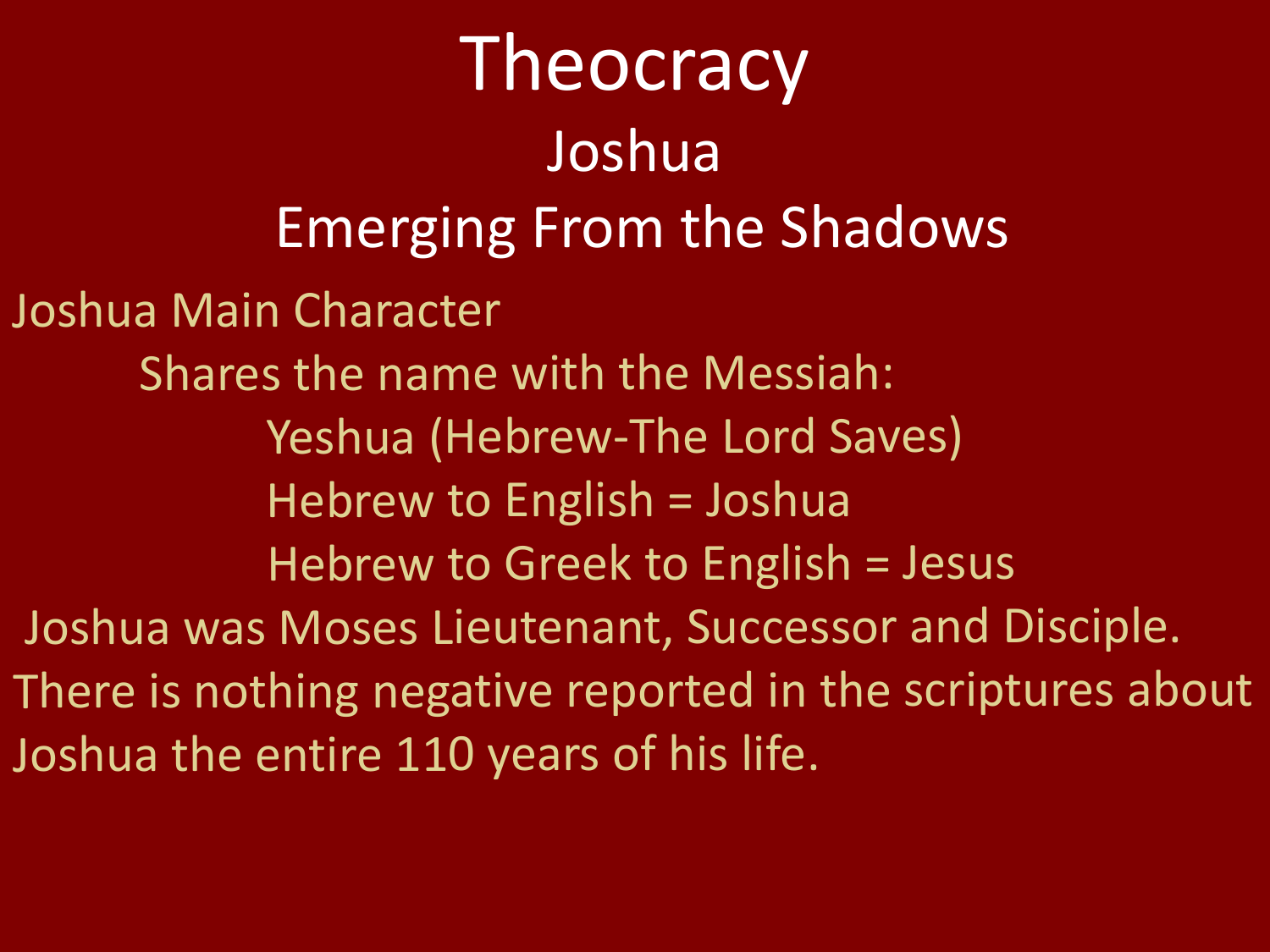## Main Concept-Theocracy

- Conquest of the land of Canaan
- The Lord Saves from Slavery
- Provides a Home Foundation for Family.
- Fulfills Part of the Abrahamic Covenant Gen 12:1-3
- 12 Now the Lord had said to Abram: "Get out of your country, from your family and from your father's house, to a land that I will show you. 21 will make you a great nation; I will bless you and make your name great;
- and you shall be a blessing. 3 I will bless those who bless you, and I will curse him who curses you; and in you all the families of the earth shall be blessed." NKJV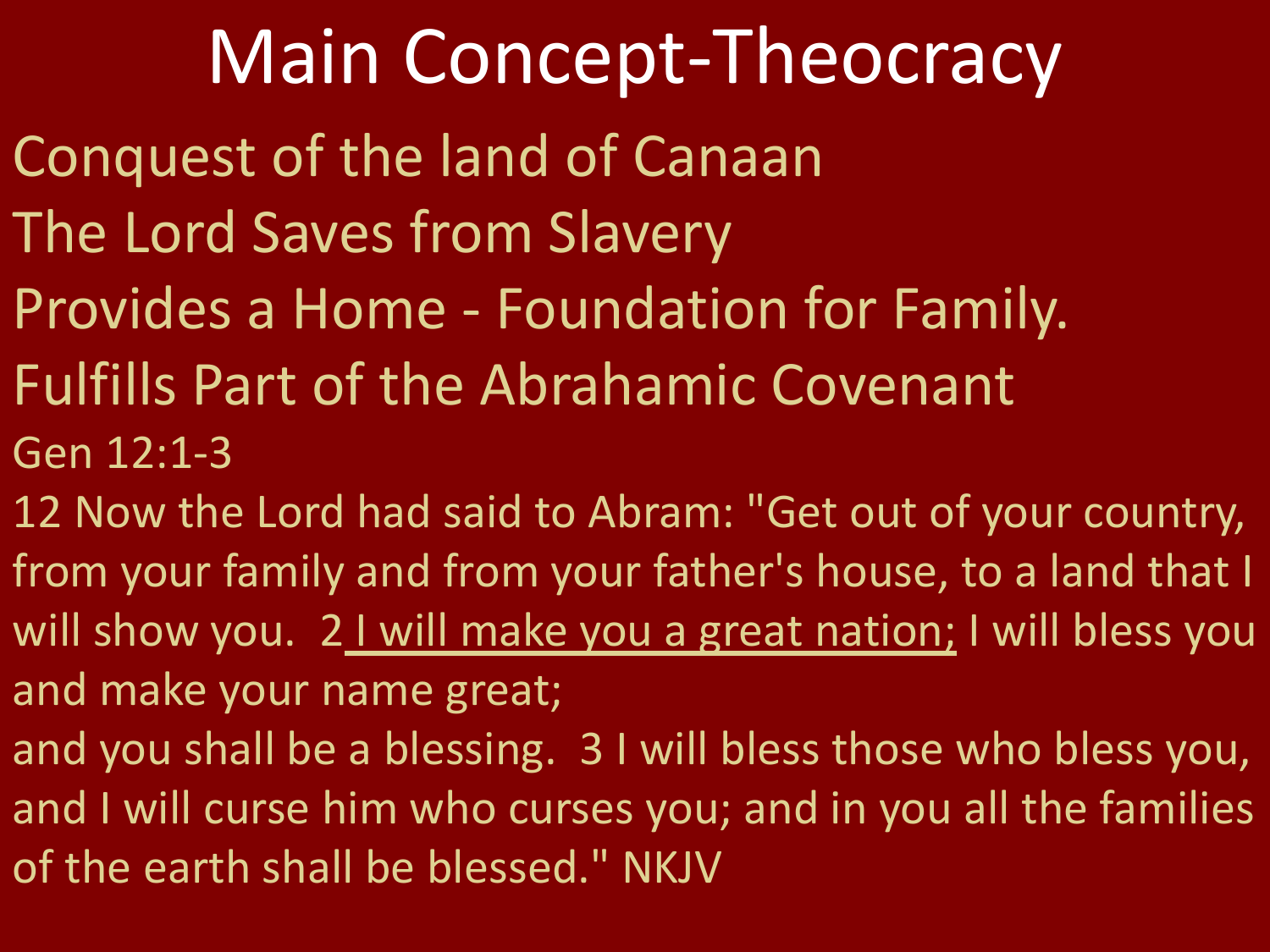Gen 15:2-16:4

- 4 And behold, the word of the Lord came to him, saying, "This one shall not be your heir, but one who will come from your own body shall be your heir." 5 Then He brought him outside and said, "Look now toward heaven, and count the stars if you are able to number them." And He said to him, "So shall your descendants be."
- 6 And he believed in the Lord, and He accounted it to him for righteousness.
- 7 Then He said to him, "I am the Lord, who brought you out of Ur of the Chaldeans, to give you this land to inherit it."
- 8 And he said, "Lord God, how shall I know that I will inherit it?"
- 9 So He said to him, "Bring Me a three-year-old heifer, a three-year-old female goat, a threeyear-old ram, a turtledove, and a young pigeon." 10 Then he brought all these to Him and cut them in two, down the middle, and placed each piece opposite the other; but he did not cut the birds in two. 11 And when the vultures came down on the carcasses, Abram drove them away. 12 Now when the sun was going down, a deep sleep fell upon Abram; and behold, horror and great darkness fell upon him. *13 Then He said to Abram: "Know certainly that your descendants will be strangers in a land that is not theirs, and will serve them, and they will afflict them four hundred years. 14 And also the nation whom they serve I will judge; afterward they shall come out with great possessions. 15 Now as for you, you shall go to your* fathers in peace; you shall be buried at a good old age. 16 But in the fourth generation they
- *shall return here, for the iniquity of the Amorites is not yet complete."*
- 17 And it came to pass, when the sun went down and it was dark, that behold, there appeared a smoking oven and a burning torch that passed between those pieces. 18 On the same day the Lord made a covenant with Abram, saying:
- "To your descendants I have given this land, from the river of Egypt to the great river, the River Euphrates — 19 the Kenites, the Kenezzites, the Kadmonites, 20 the Hittites, the Perizzites, the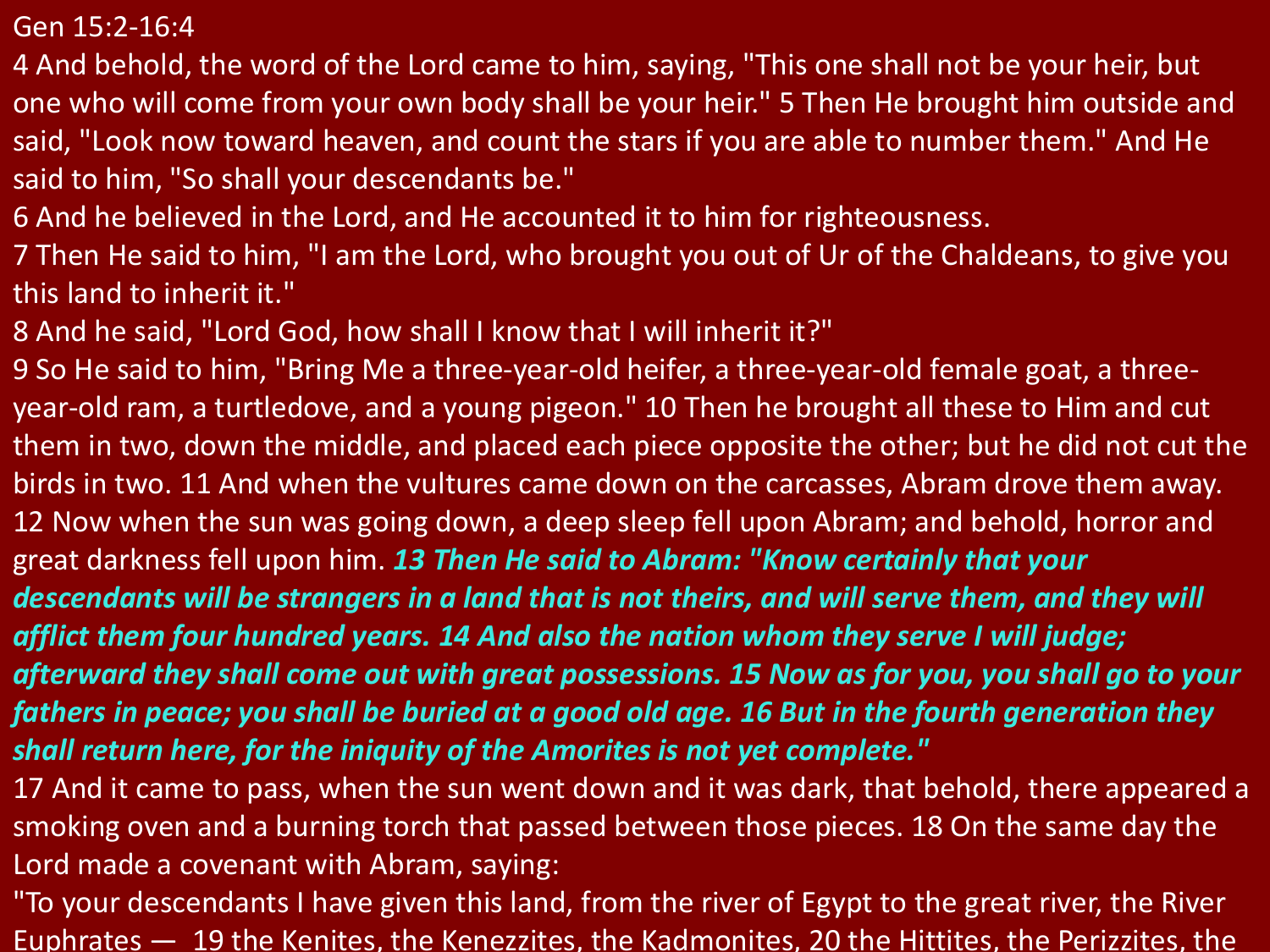## Important Dates

- 1. 1445 BC -- Exodus
- 2. 1405-1400 Conquest (Focus of the Book)
- 3. 1406-1390 Events Covered
- 4. 1390 Book Penned

## Authorship

- Jewish Tradition: Joshua
- Hints to Authorship
- Joshua 24:26 Then Joshua wrote these words in the Book of the Law of God. NKJV

## Key Chapter

Chapter 6 -- Battle of Jericho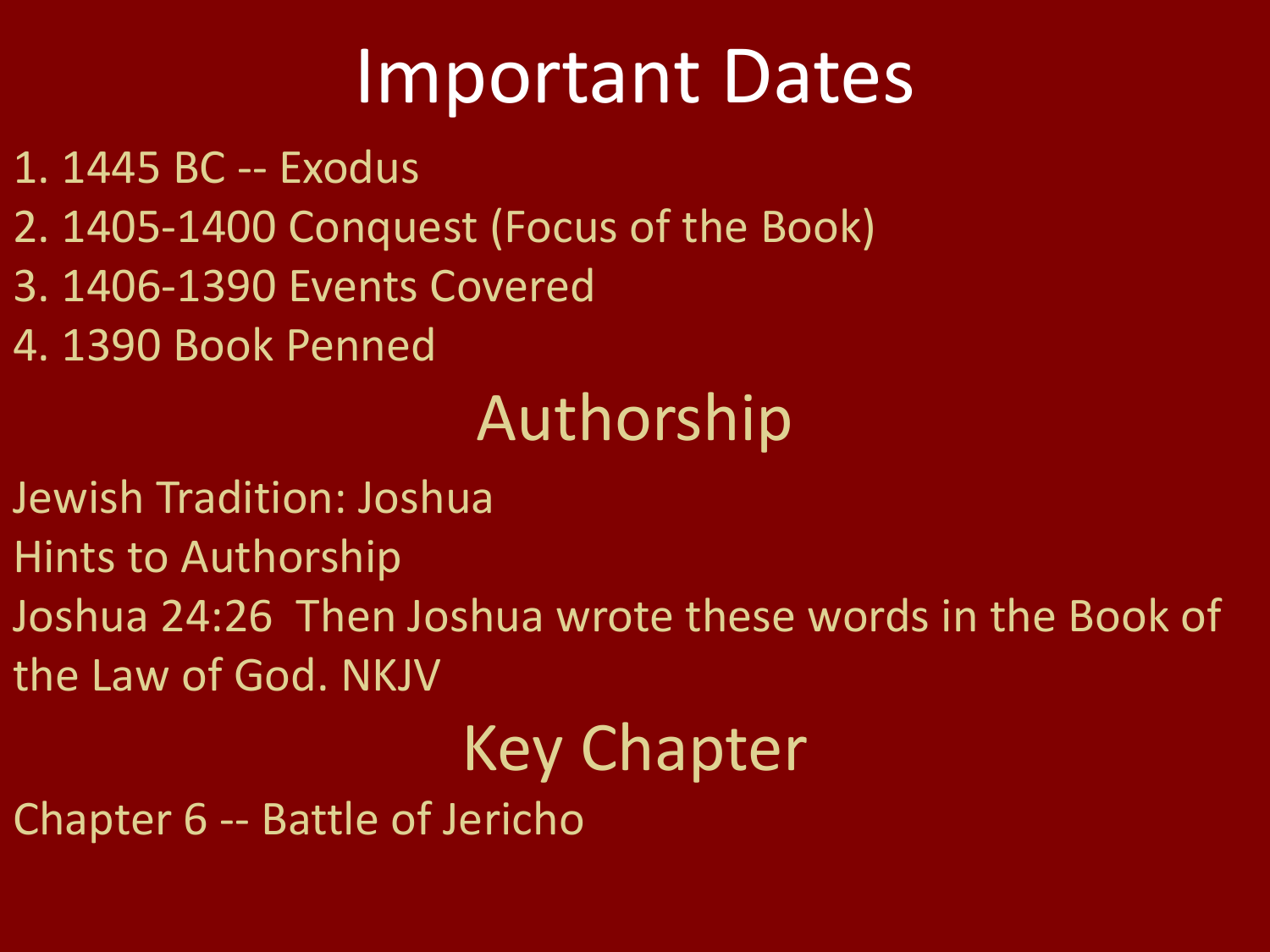# Key People

### Joshua --

- Bible References: Joshua is mentioned in the Bible in Exodus 17, 24, 32, 33; Numbers, Deuteronomy, Joshua, Judges 1:1-2:23; 1 Samuel 6:14-18;
- 1 Chronicles 7:27; Nehemiah 8:17; Acts 7:45; Hebrews 4:7-9.
- Hometown: Joshua was born in Egypt, probably in the area named Goshen, in the northeast Nile delta. He was born a slave, like his fellow Hebrews.
- Occupation: Egyptian slave, personal assistant of Moses, military commander, leader of Israel.
- Father: Joshua's father was Nun from the tribe of Ephraim.
- Spouse: The Bible makes no mention of Joshua having a wife or family.
- There is not one negative thing recorded of Joshua. True man of God and he wrote the book of Joshua! :>)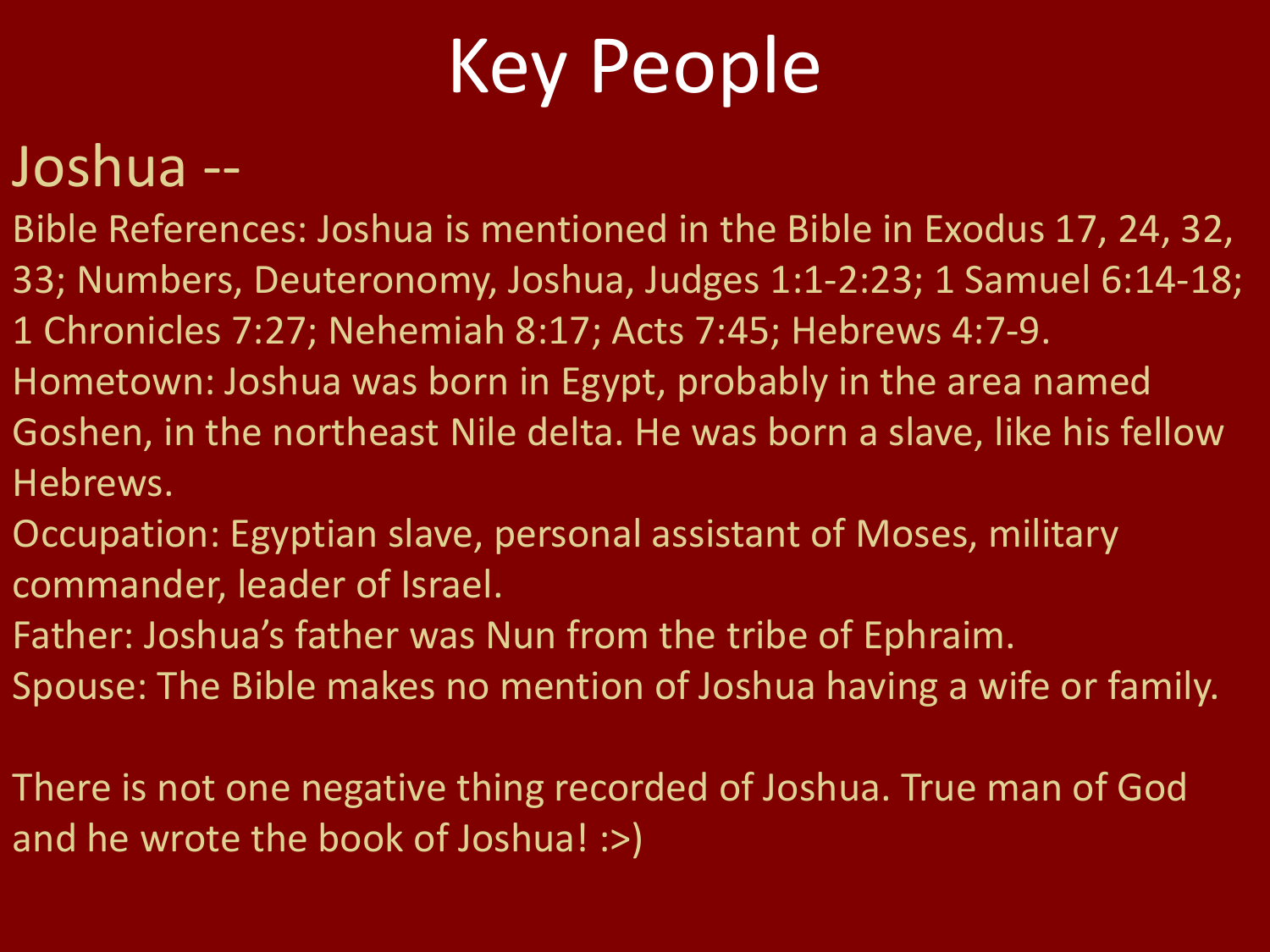# Key People

### Caleb

- caleb Was From The Tribe Of Judah.
- Caleb Was Born A Slave In The Land Of Egypt.
- Caleb Was 40 Years Old At Time Of Exodus.
- caleb Gives A Speech Reminding Joshua Of Moses Promise To Caleb Of His Inheiritance In The Land Of Canaan. Ch. 14
- caleb Receives The City Of Hebron And The Area Around It At Age 85. Formerly The City Of The Anaks (giants)
- Caleb Wholeheartedly Followed The Lord, The God Of Israel.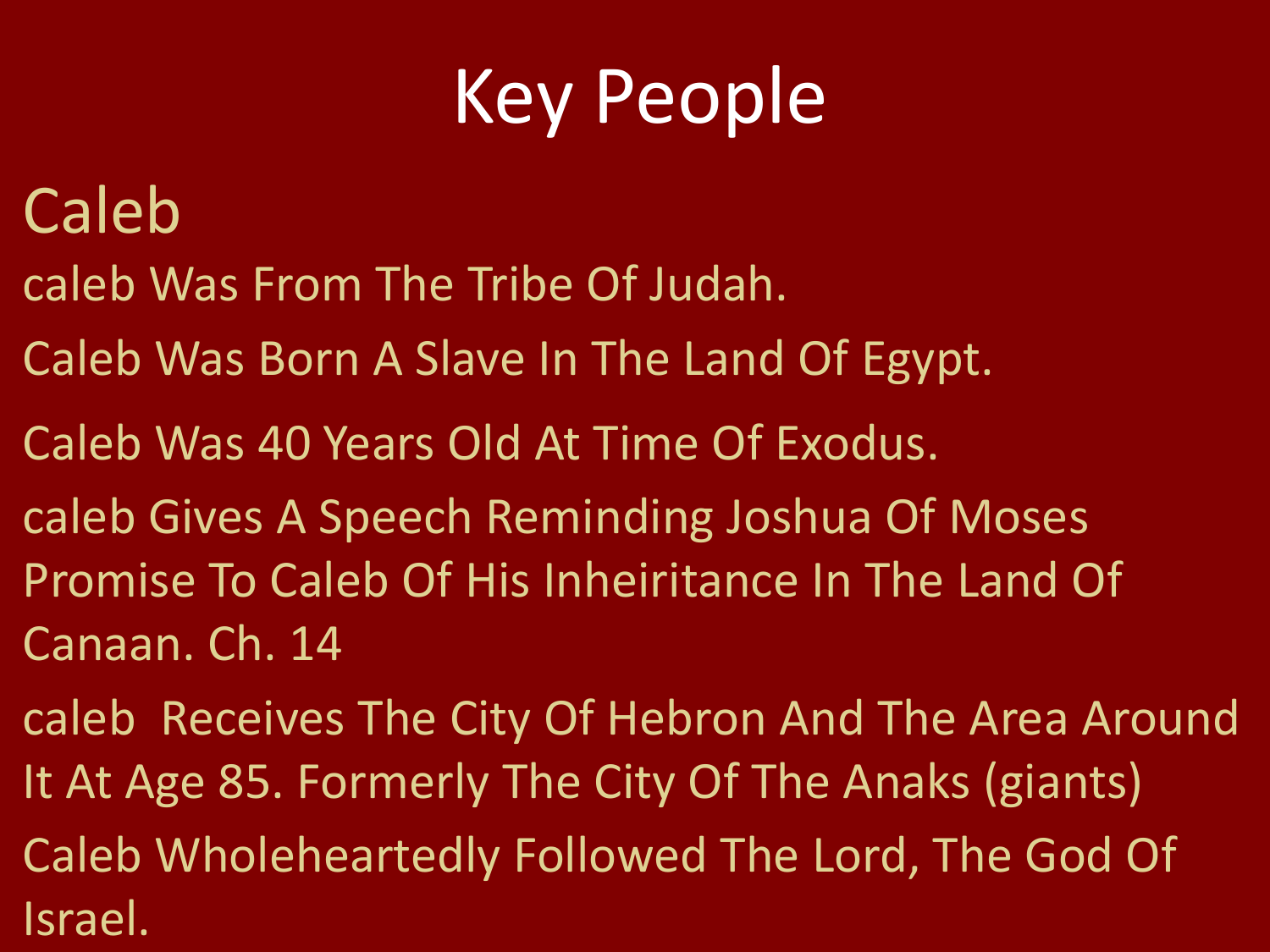# Theocracy Joshua

**Outline** 1. Invading the land (1-5) 2. Conquering the land (6-12) Central campaign (6-8) Jericho and Ai-no plunder, first fruits to God Joshua's prayer-God, get up Joshua. Quit crying there is sin in the camp. Southern campaign (9-10) Northern campaign (11-12) 3. Settling of the land (13-24)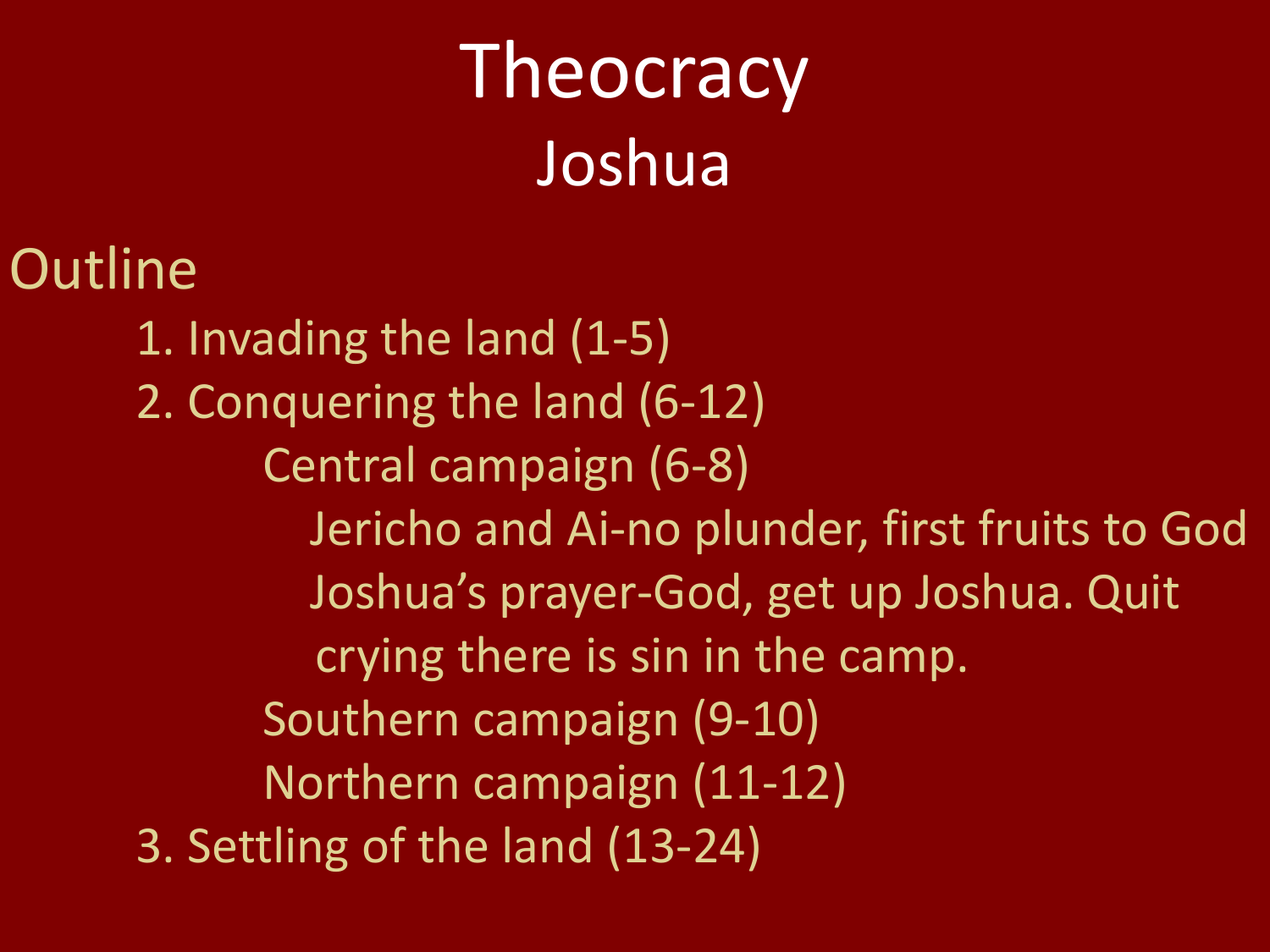### **Theocracy** So what's with all the killing and dying??

17 Then to Adam He said, "Because you have heeded the voice of your wife, and have eaten from the tree of which I commanded you, saying, 'You shall not eat of it':

> "Cursed is the ground for your sake; In toil you shall eat of it All the days of your life. 18 Both thorns and thistles it shall bring forth for you, And you shall eat the herb of the field. 19 *In the sweat of your face you shall eat bread Till you return to the ground, For out of it you were taken; For dust you are, And to dust you shall return." Gen 3:17-19 NKJV*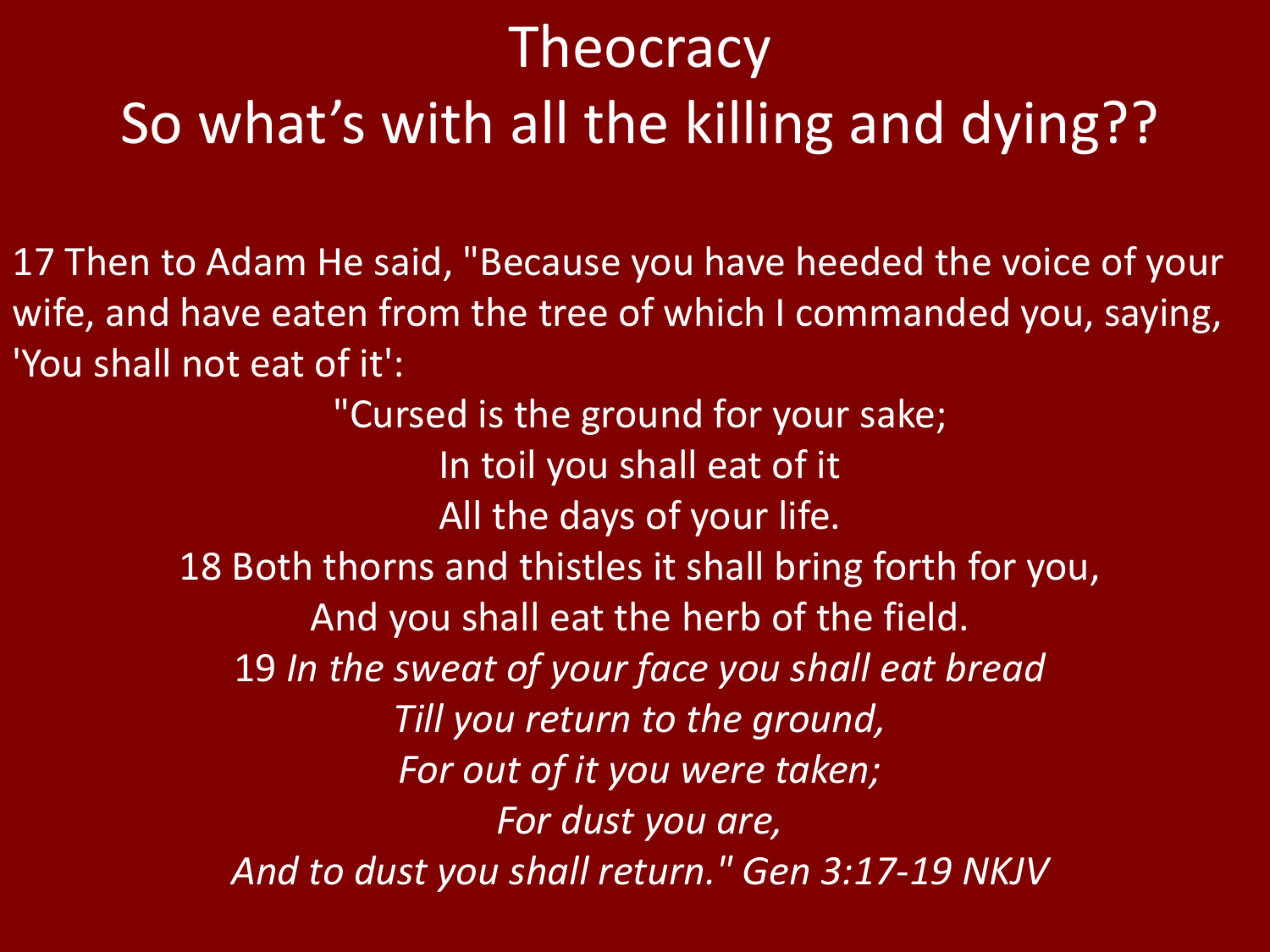### **Theocracy**

### Why would God not only allow this genocide but demand that it be carried out?

- God has a different concept of death than we do. Genesis 6: God Himself sent the flood upon all of mankind. He killed all of them with the exeption of Noah and his family.
- Genesis 19 God destroyed Sodom and Gomorrah 2 Peter 3 Fire from heaven.
- Promise from the beginning. Planet is cursed and all men die. Sin brought consequences including and especially death.
- Jeremiah 34:18 Broken Covenant cutting of calves in two.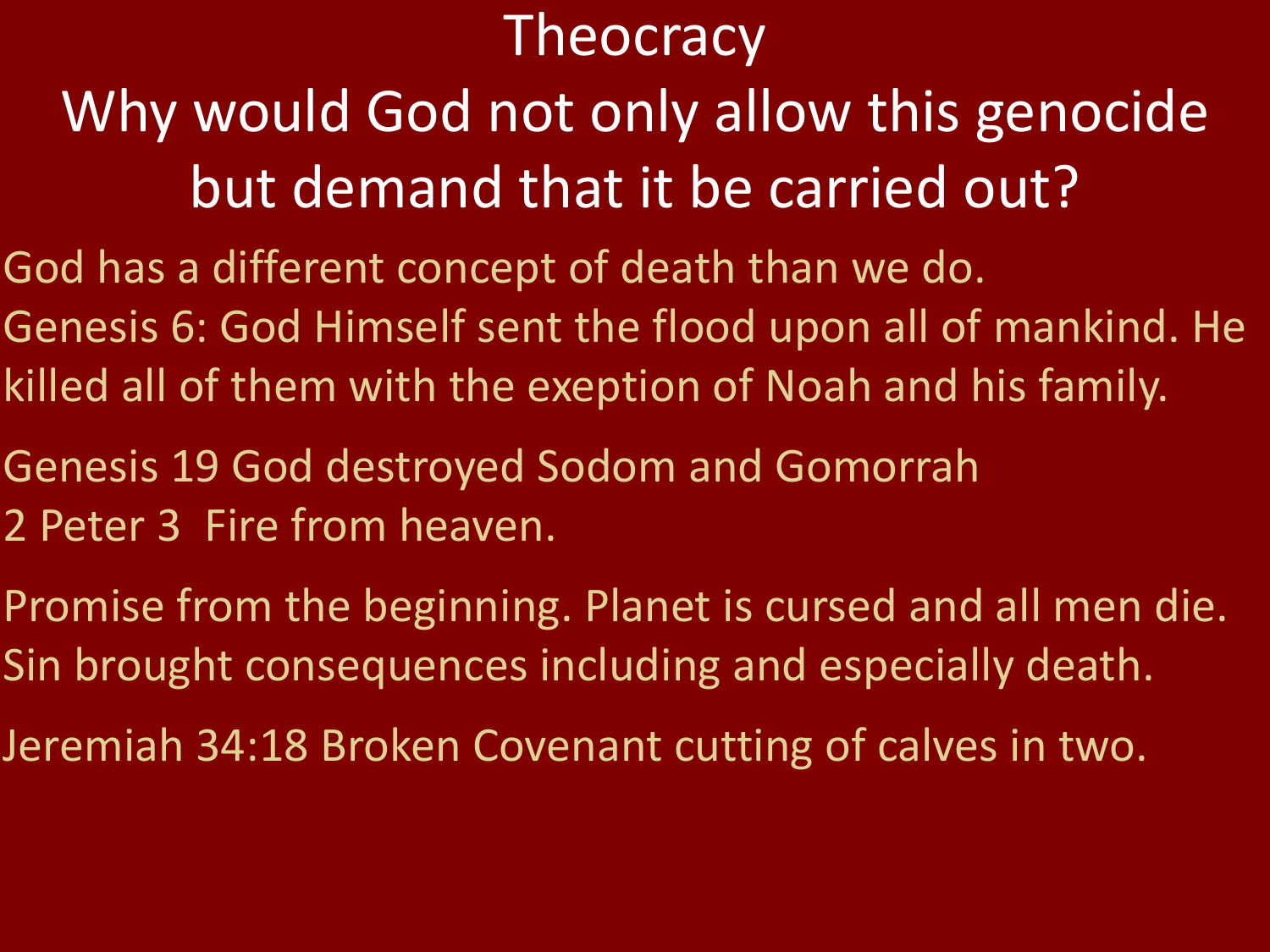- What is theodicy? (Paper on Website)
- The term "theodicy" refers to vindicating the divine attributes of God, particularly holiness and justice, while acknowledging the true existence of physical and moral evil.
- Skeptical philosopher J. S. Mill framed the following argument in an attempt to show that, because evil exists, the God of the Bible could not exist:
- If God were all powerful, He could destroy evil
- If God were all good, He would want to destroy evil
- But evil is not destroyed
- Therefore, an all-powerful and all-good God does not exist If the premises of Mill's argument are true, the conclusion naturally follows. But the question is, are they true?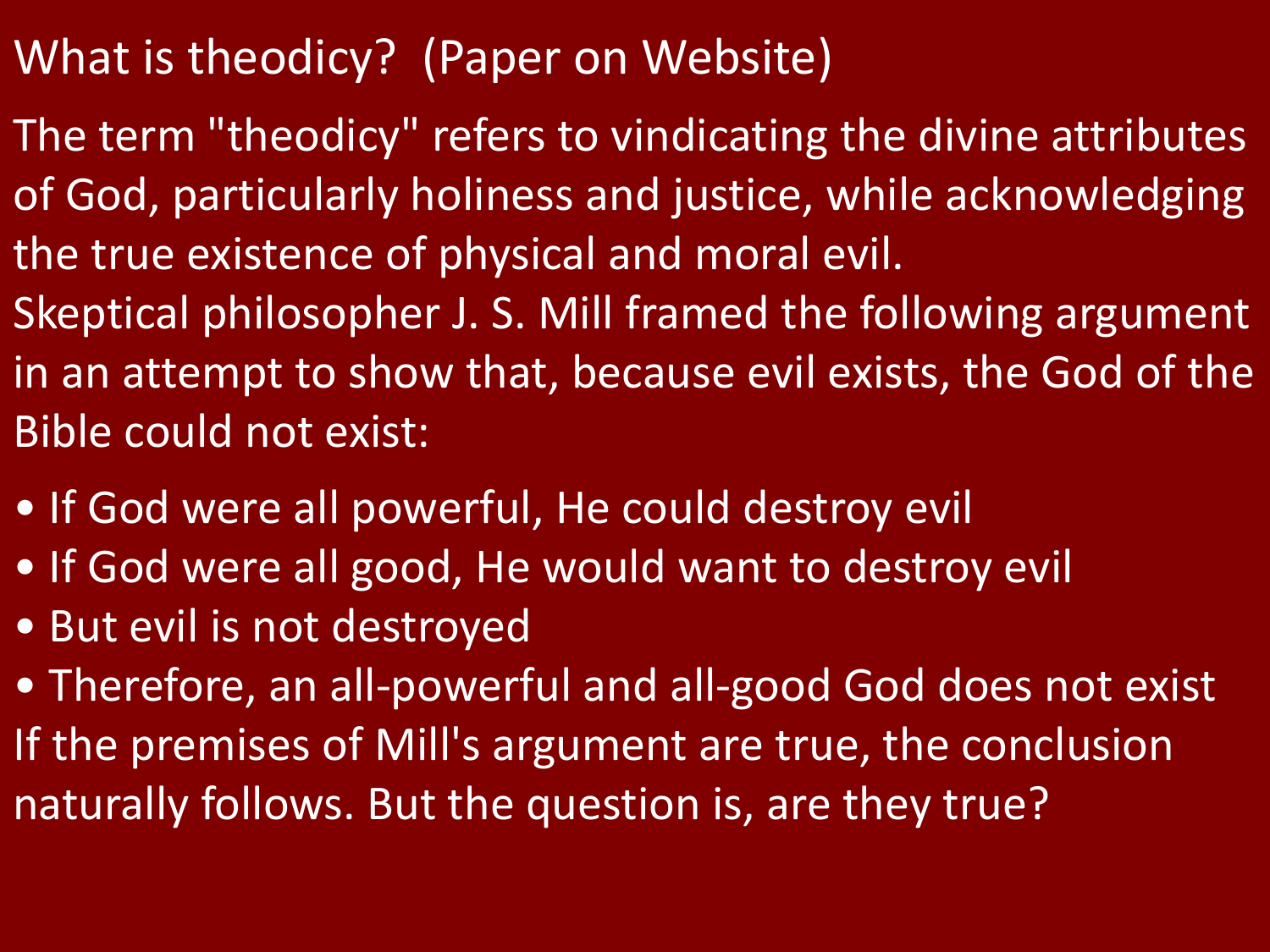First, it must be acknowledged that evil exists. Unlike some faiths such as Hinduism and Christian Science that deny the actual reality of evil, Christianity never does. Christianity confirms the existence of evil, and classifies it into (1) natural evil such as disease and physical catastrophes; (2) moral evil, which can be summed up as "man's inhumanity to man"; (3) supernatural evil, such as Satan and demons.

1. Is the result of a fallen world. It rains on the just and the unjust alike. 2. and 3. may have a different explanation.

Defination of Evil

Cold absence of Heat -460F

Dark absence of Light

Evil absense of God

Satan or Lucifer is the embodiment of evil. He has given himself over to evil.

Sin seperates us from God God removes Himself! Ezekiel cloud moving from the temple out of Jerusalem.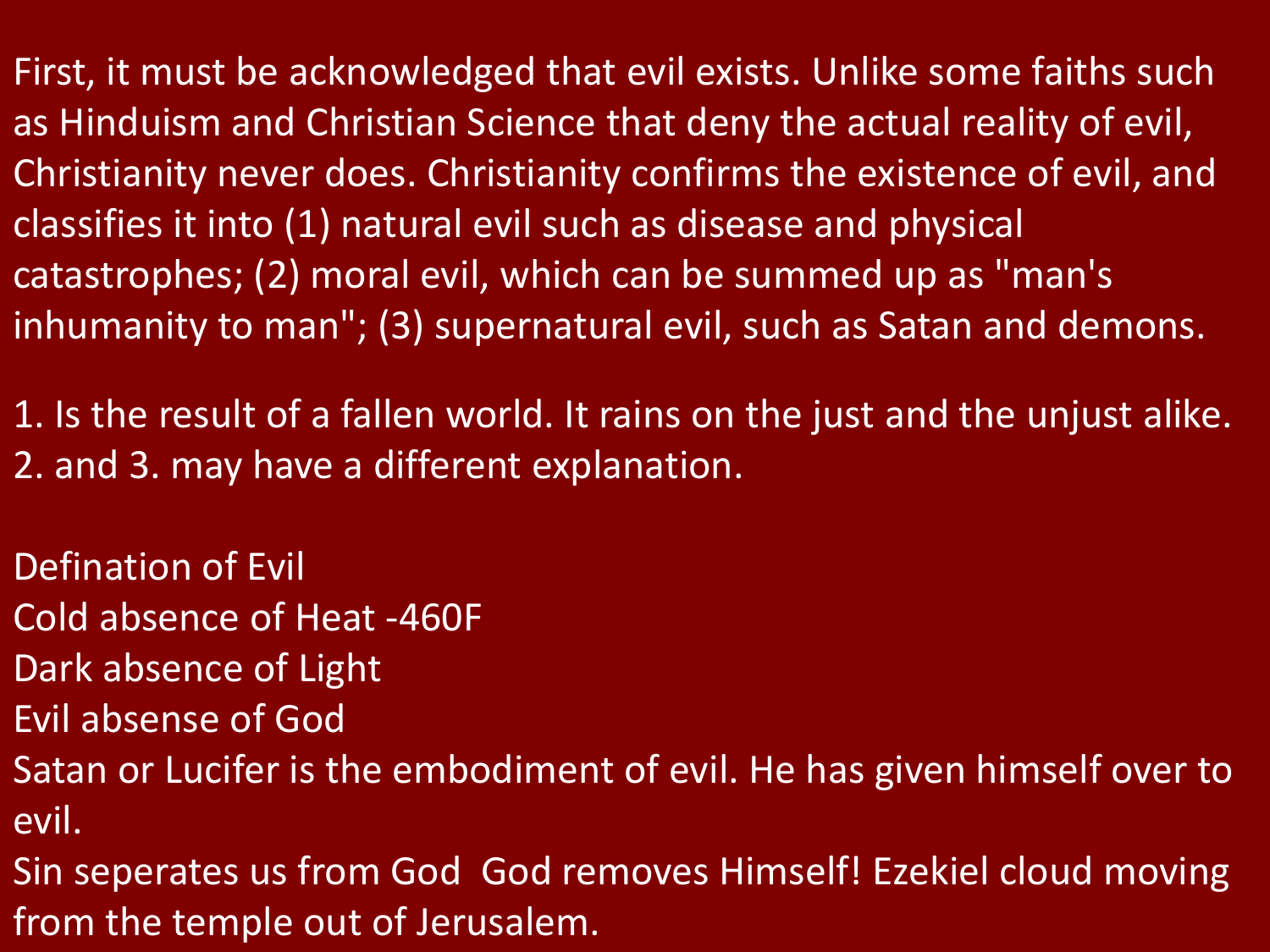Title: "judges" (hebrew -- "shaphat") One Who Governs Or Leads. Not A King. They Had No Governmental Authority. They Were Agents Of Gods Deliverence. Temporary Leadership In Crisis. Think Of Them As "deliverers".

Author: Not Stated - Jewish Tradition: Samuel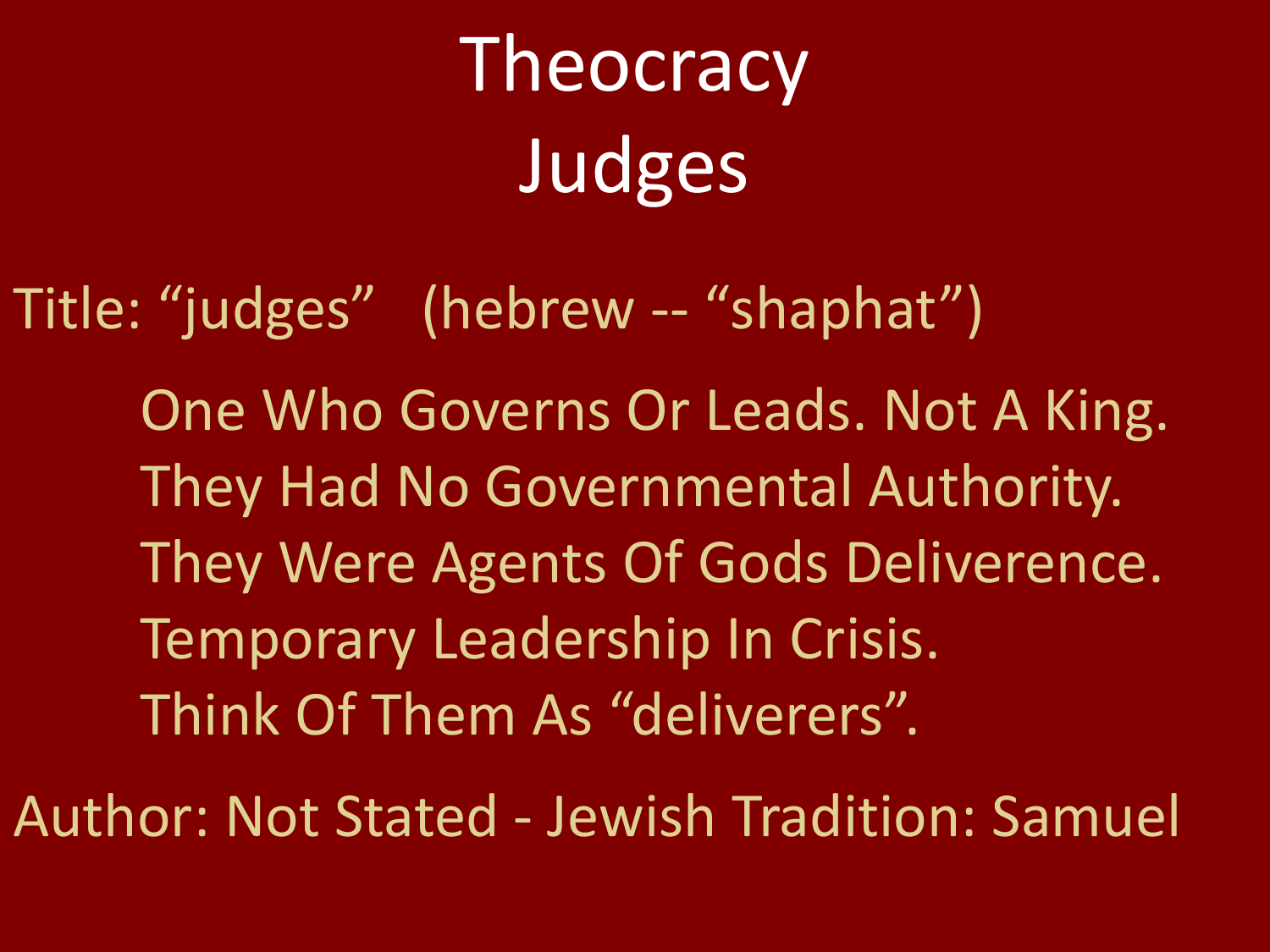Time Frame:

 $1390$  = Death Of Joshua  $(1:1)$ 1375 = Time Of First Apostasy (2:11) 332 Years 12 Judges/deliverers Cycle - Obedience To Sin To Oppression To Repentence To Judge To Deliverence To - Eli Was Both A Judge And A Priest 1100 Birth Of Samuel-last True Judge 1043 Saul Becomes King-end Of Judges (1 Samuel 8)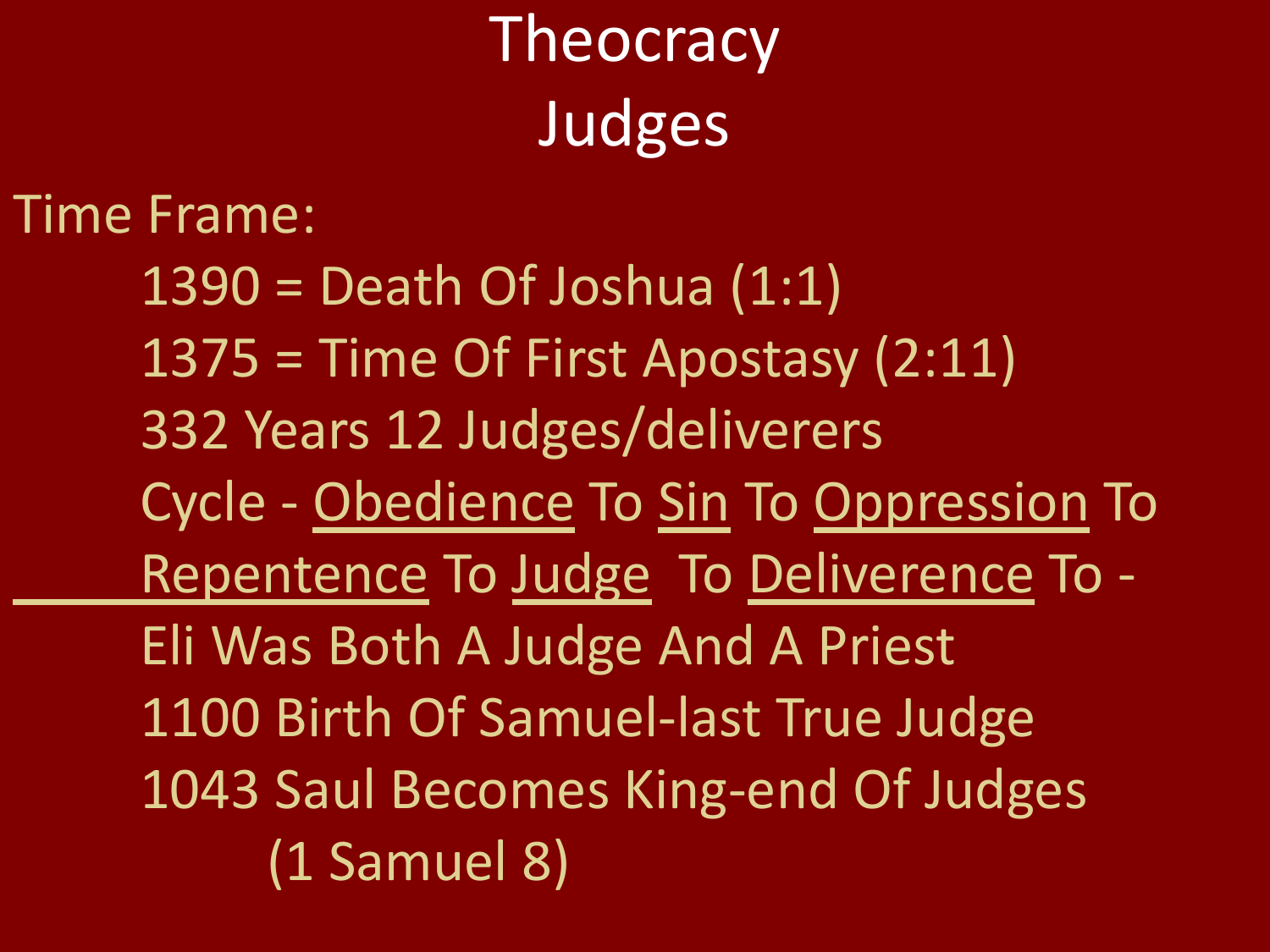### Main Concept: Failure

*Failure To Destroy Canaanites* (core problem) Judges 2:1-4 You Shall Break Down Their Altars But You Have Not Obeyed My Voice. *Spiritual Failure* (apostasy) Apostate - Exposed To Truth, Knew The Truth, Were Told The Truth And Refused To Do What Was Right. Judges 2:11-19 Pattern-cycle Of Failure.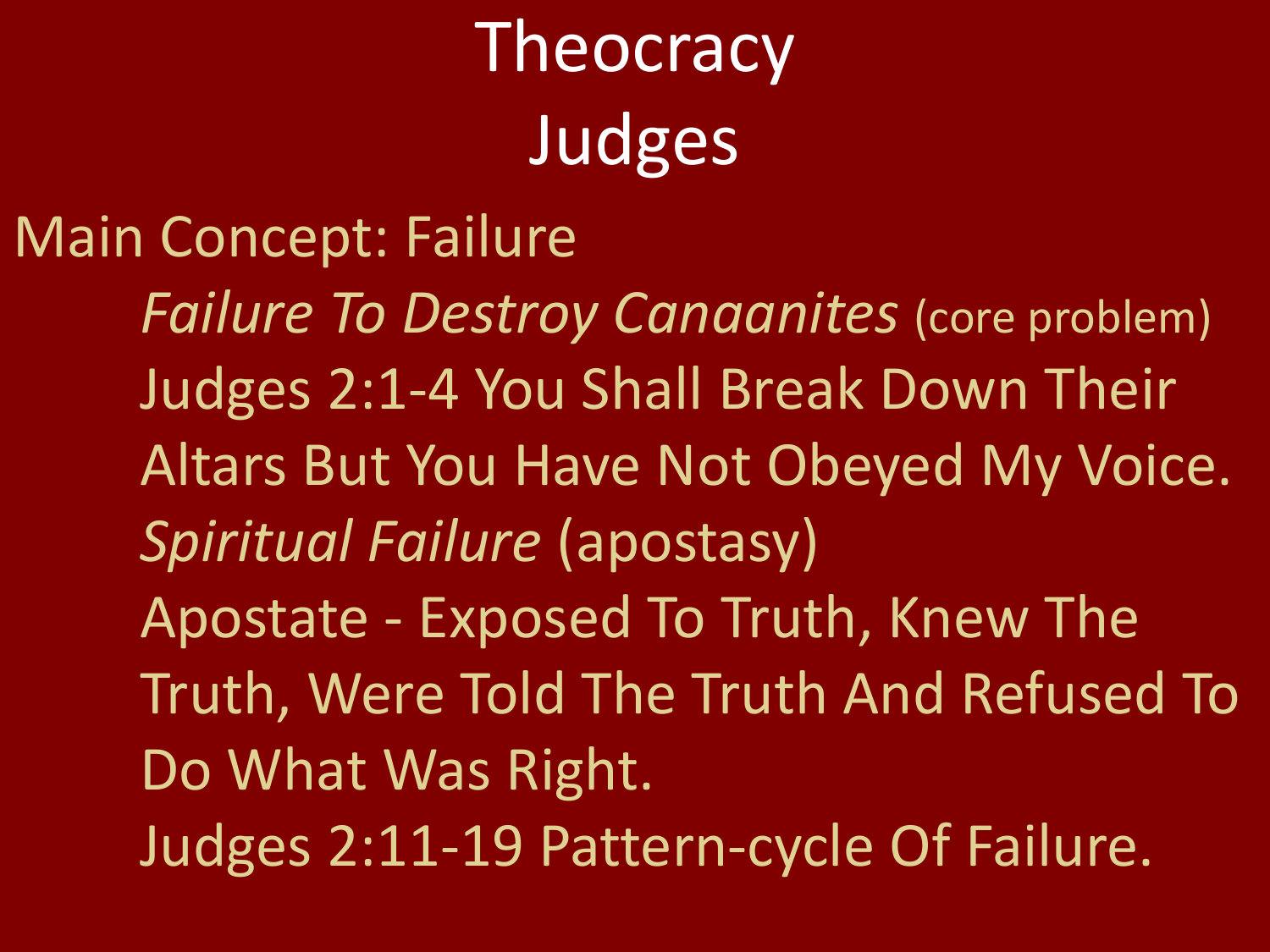| Theocracy                           |                   |                |                                  |  |  |
|-------------------------------------|-------------------|----------------|----------------------------------|--|--|
| Judges                              |                   |                |                                  |  |  |
| Judge                               | Oppressor         | Chapter        | <b>Years of</b><br>oppress/peace |  |  |
| Othniel                             | Arameans          | $\overline{3}$ | 8/40                             |  |  |
| <b>Ehud</b>                         | <b>Moabites</b>   | 3              | 18/80                            |  |  |
| Shamgar                             | Philistines       | $\overline{3}$ | ?                                |  |  |
| Deb/Barak                           | <b>Canaanites</b> | $4 - 5$        | 20/40                            |  |  |
| Gideon/Abime-<br>lech               | <b>Midianites</b> | $6 - 8$        | 7/40                             |  |  |
| Tolah/ <sub>West of</sub><br>Jordon | <u>?</u>          | 10             | ? / 23                           |  |  |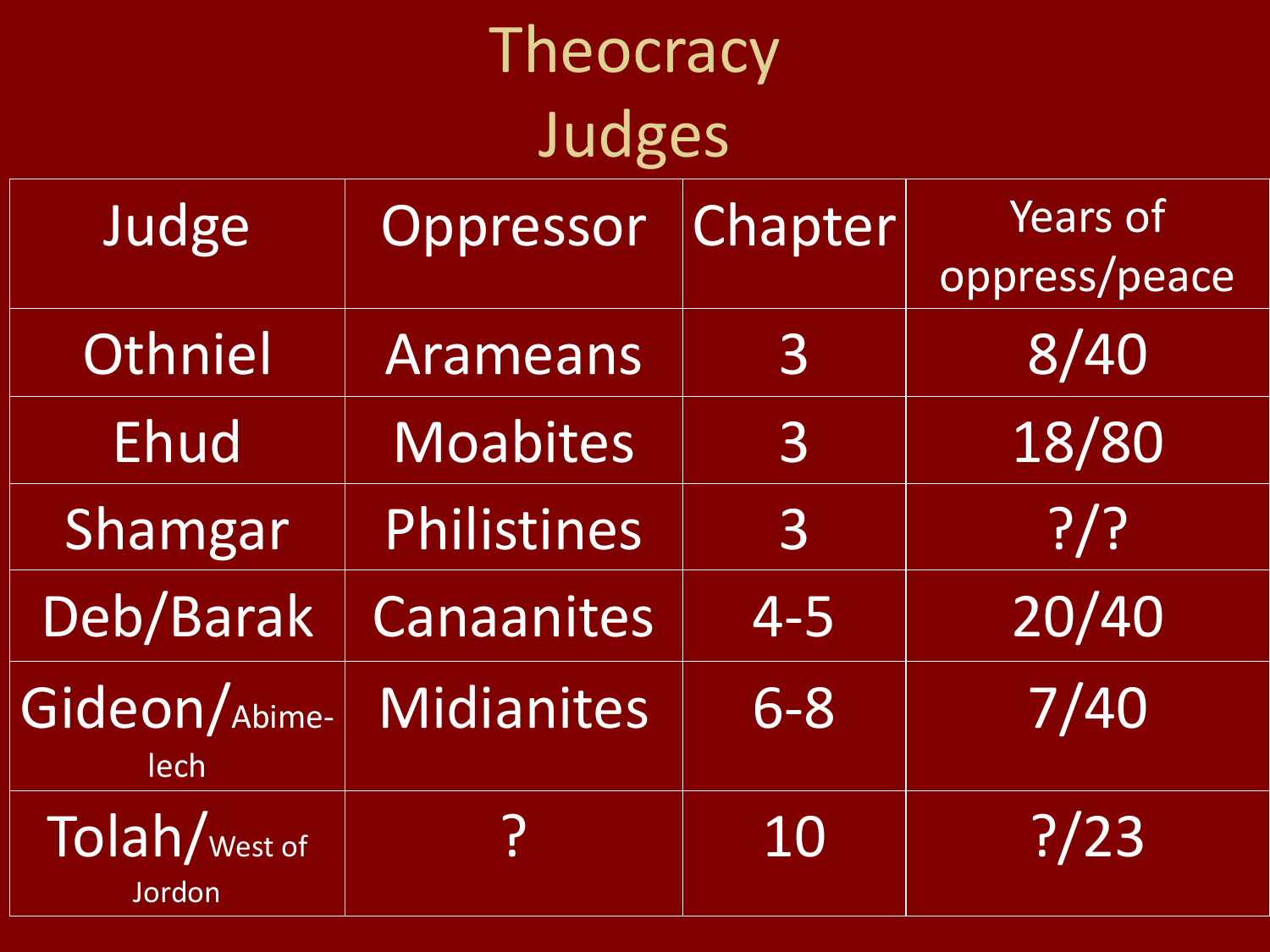| Judge                                                | Oppressor   | Chapter | <b>Years of</b><br>oppress/peace |
|------------------------------------------------------|-------------|---------|----------------------------------|
| $\overline{\mathsf{Jair}/_{\text{East of Jordan}}}\$ | <u>?</u>    | 10      | ? / 22                           |
| Jephthah/vow                                         | Ammonites   | 10      | 18/6                             |
| Ibzan                                                | ? /con      | 12      | ? / 7                            |
| Elon                                                 | ?/temp      | 12      | ? / 10                           |
| Abdon                                                | ? /ories    | 12      | ? / 8                            |
| Samson                                               | Philistines | 13-16   | 40/20                            |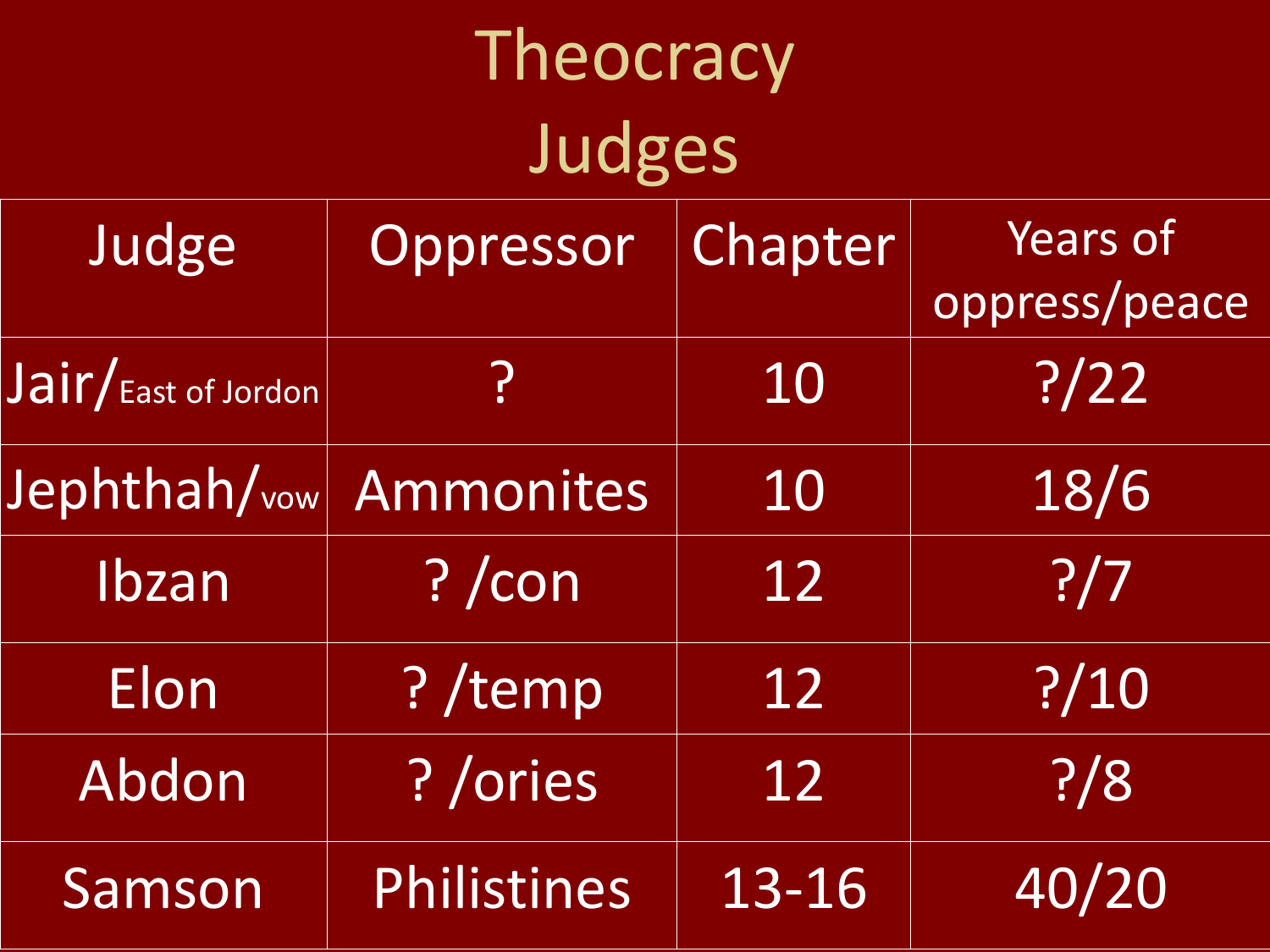Psalms 106:34-46 A divine commentary on Judges

Judges 17:6 In those days there was no king in Israel This was not a lament because they had no king. It was a reflection of thier relationship with the King of Kings.

Judges 21:25 Everyone did what was right in their own eyes.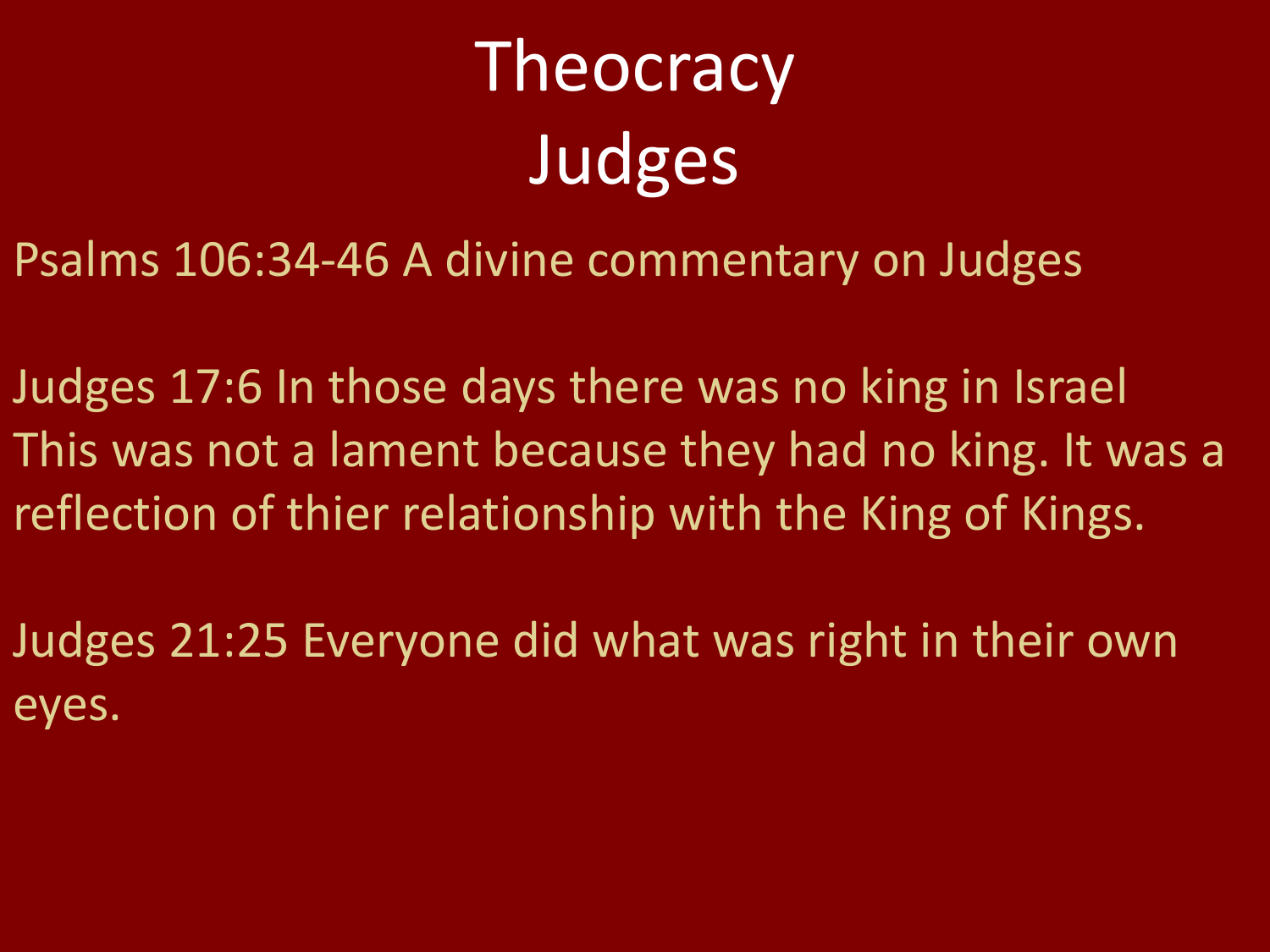### Characteristics of Canaan

Now this is the experience to which Canaan and the book of Joshua point in a typical way. It is therefore of the highest interest to observe what we are told about Canaan; and there are three things which are outstandingly characteristic.

1. Canaan was a place of Rest

- 2. Canaan was a place of Bounty
- 3. Canaan was a place of Trimuph

Credit - J. Sidlow Baxter - Explore the Book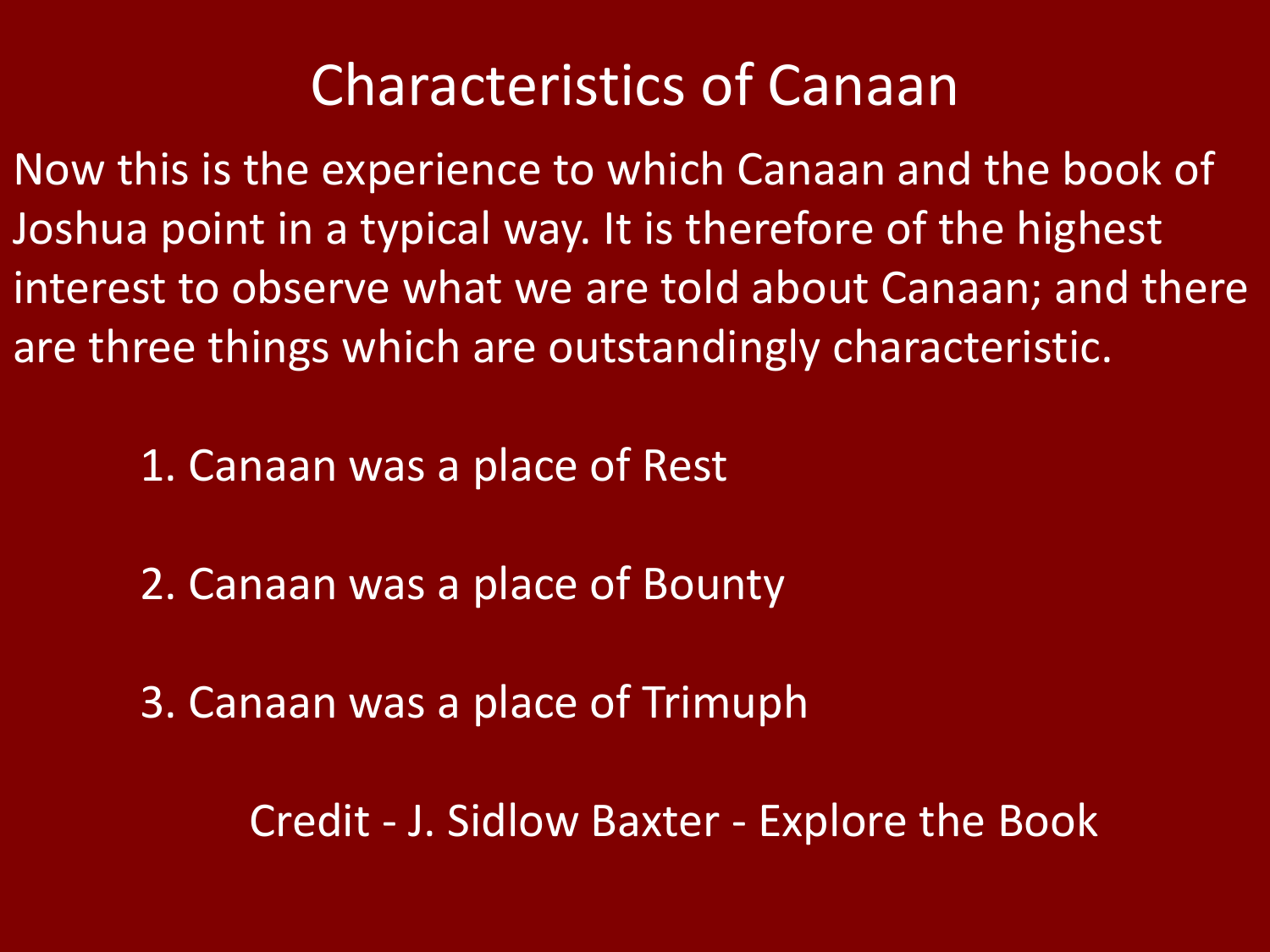#### First, Canaan was Israel's promised REST.

Itineracy was to give place to settled dwelling. Instead of the inhospitable wilderness there was to be a home where they should sit down, every man "under his vine and under his fig tree." The tired hands and blistered feet were to find refreshing contrast in the responsive yields of Canaan's fertile plains and valleys. The promised rest had been wonderfully prepared for their coming. They should not need even to build the cities and houses which they would need to live in, for they were to possess "great and goodly cities which thou buildest not, and houses full of all good things which thou filledst not, and wells digged which thou diggedst not, and vineyards and olive trees which thou plantedst not" (Deut 6:10-11) - and here they should lie down in safety, none making them afraid (Lev 26:6).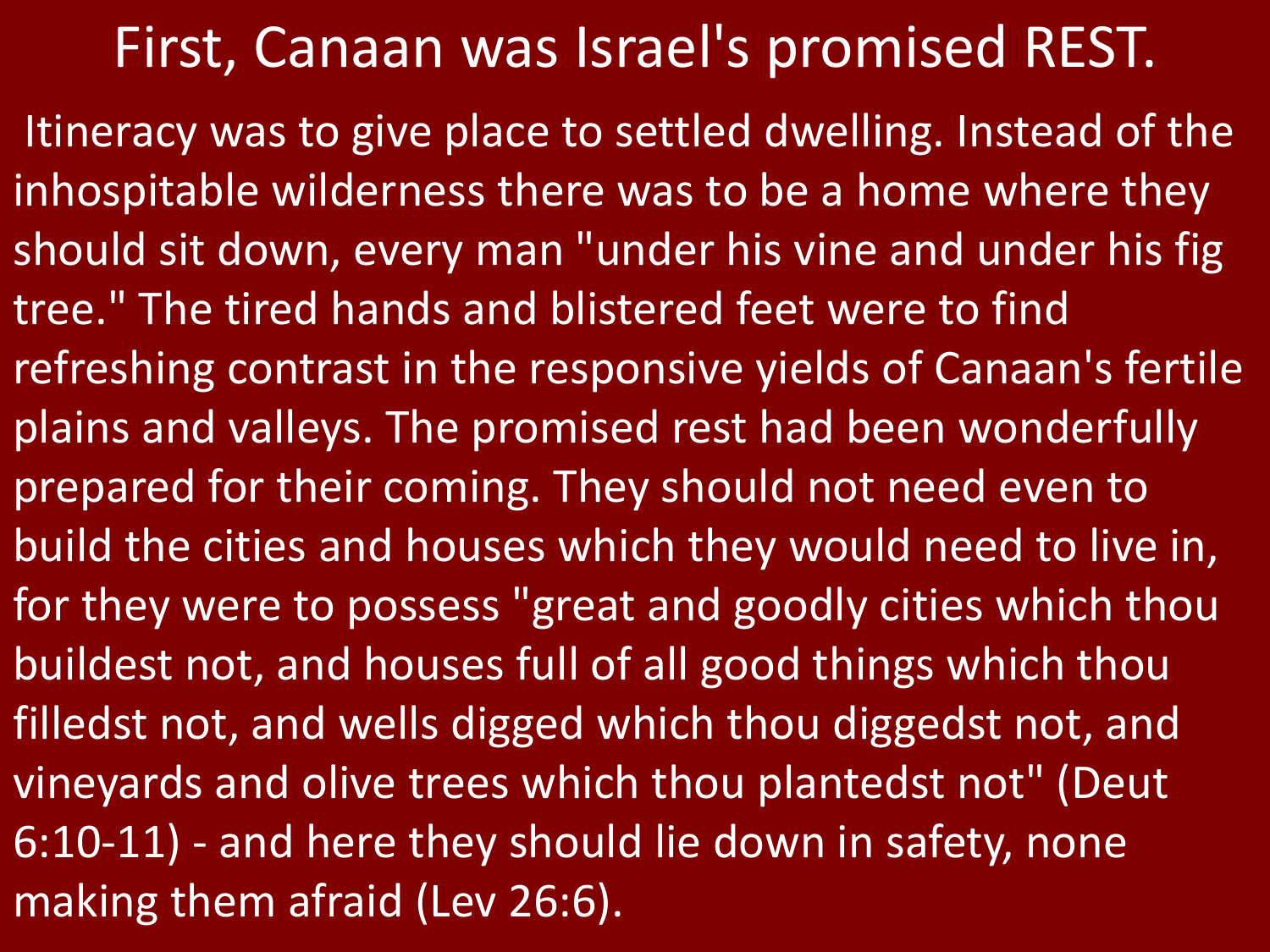### Second, Canaan was the place of BOUNTY.

This was the land "flowing with milk and honey, " a "good land and a large" (Ex 3:8), a "land of corn and wine" and kissed with the dews of heaven (Deut 33:28), a land of olives and vines, of firs and cedars, of rich fruits and harvests where an obedient people should "eat to the full, " where the threshing should reach unto the vintage and the vintage unto the sowing time (Lev 26:5); a place of which God had said: "the land whither thou goest in to possess it is not as the land of Egypt from whence ye came out, where thou sowedst thy seed and wateredst it with thy foot as a garden of herbs: but the land whither ye go to possess it is a land of hills and valleys, and drinketh water of the rain of heaven: land which the Lord thy God careth for; the eyes of the Lord thy God are always upon it, from the beginning of the year even unto the end of the year" (Deut 11:10-12). Yes, Canaan was the place of bounty!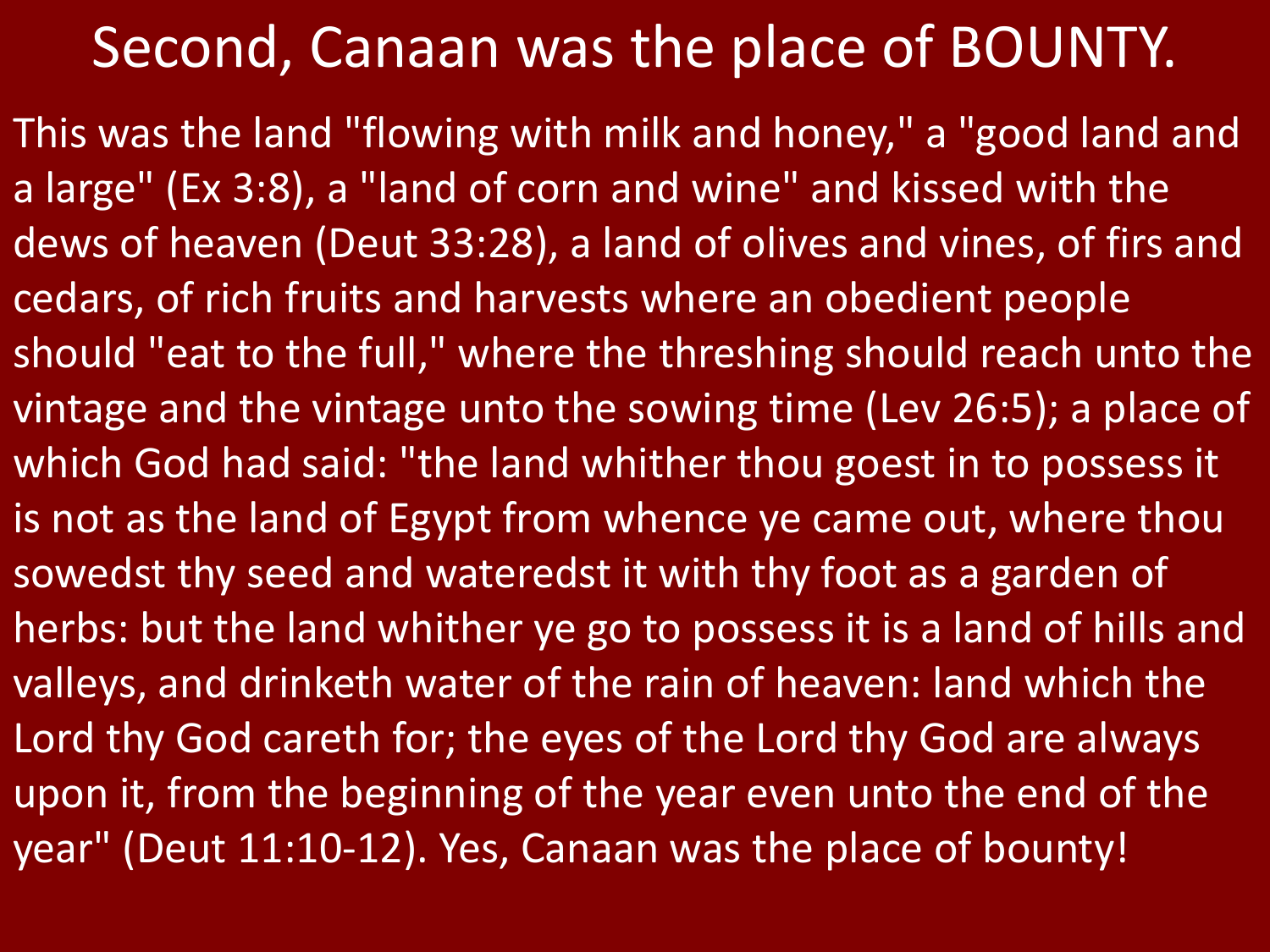#### Third, Canaan was the place of TRIUMPH.

Were there enemies in Canaan? Yes: but they were a defeated foe before ever Israel struck the first blow, for God had said: "the Lord thy God shall ... cast out many nations before thee, the Hittites, and the Girgashites, and the Amorites, and the Canaanites, and the Perizzites, and the Hivites, and the Jebusites, seven nations greater and mightier than thou" (Deut 7:1). Israel was to remember what Jehovah had done "unto Pharaoh and unto all Egypt" and not be afraid. Five of them should chase a hundred, and none of their enemies should be able to stand before them. God was calling Israel not merely to conflict but to an assured victory. Yes, to a faithful Israel Canaan was to be the place of triumph.